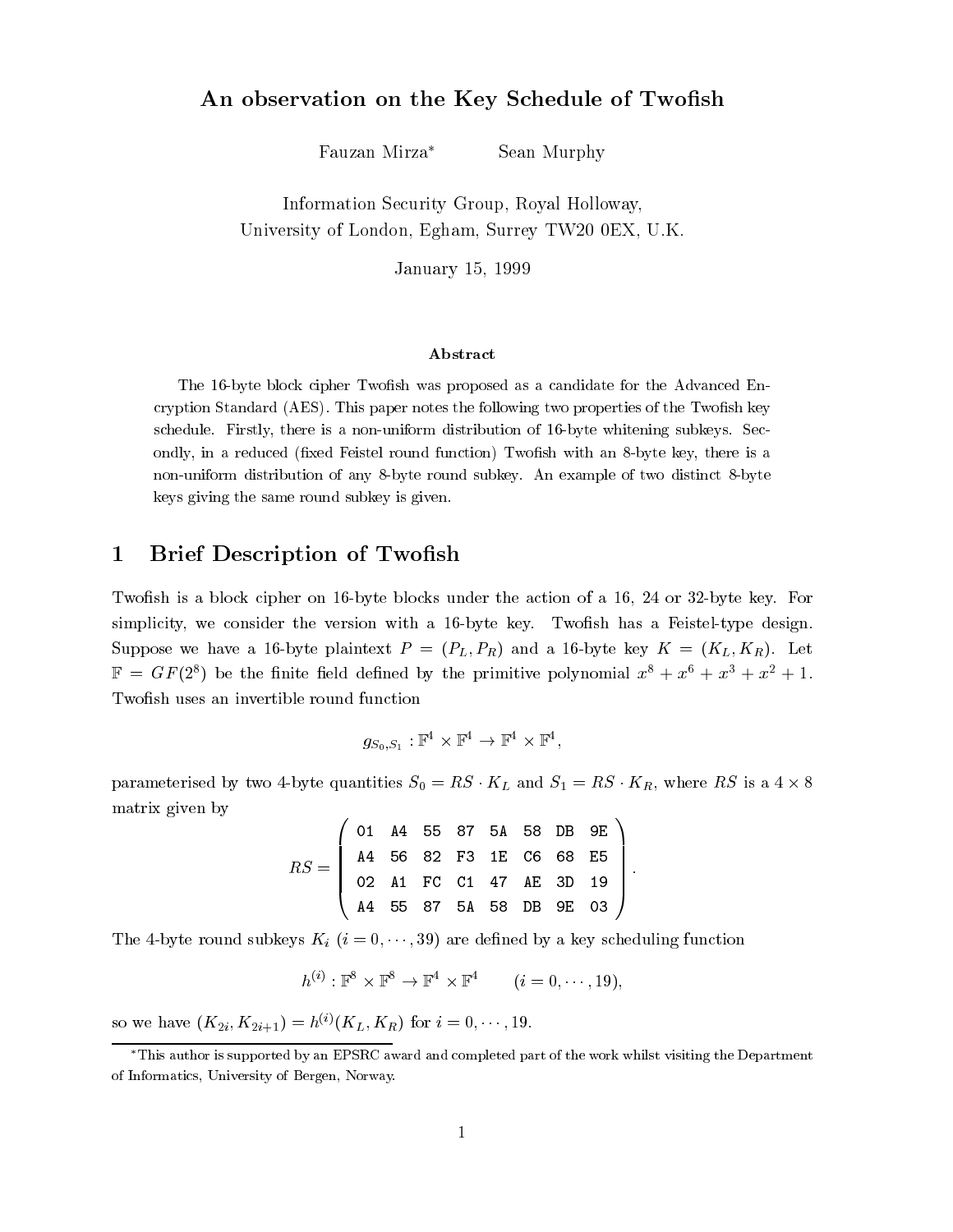The key scheduling function  $h^{\vee}$  operates as follows. Let  $A_i = (q_0(2i), q_1(2i), q_0(2i), q_1(2i))$ a and a finite  $\alpha$  and  $\alpha$  are  $\alpha$  and  $\alpha$  are key and  $\alpha$  and  $\alpha$  and  $\alpha$ bijective Section actions and the state of the imputs of the state of the state of the state of the state of the

$$
C_i = Q(A_i \oplus Y) \oplus W
$$
  
\n
$$
D_i = Q(B_i \oplus Z) \oplus X
$$
  
\n
$$
(K_{2i}, K_{2i+1}) = H(C_i, D_i),
$$

where  $(W, \Lambda) = K_L$ ,  $(I, Z) = K_R$ , and Q and H are permutations of  $\mathbb{F}^+$  and  $\mathbb{F}^+$  respectively. Note that  $h^{(i)}$  has the property that

$$
h^{(i)}(x, y) \neq h^{(j)}(x, y), \quad \text{for any } x, y \in \mathbb{F}^8, \text{ and } i \neq j.
$$

Suppose we define  $+$  to defiber a pair of modulo  $2^{--}$  additions, and  $\sigma = (e, \rho)$  and  $\sigma =$  $(\rho-\epsilon)$ , where  $e$  is the identity transformation on  $\delta\omega$  bits and  $\rho$  is a left rotation by one place  $\mathcal{A}$  is a set of PL-contract contract of PL-contract contract contract contract contract contract contract contract contract contract contract contract contract contract contract contract contract contract contract co C CL- CR
is then given by

$$
L_0 = P_L \oplus (K_0, K_1)
$$
  
\n
$$
R_0 = P_R \oplus (K_2, K_3)
$$
  
\n
$$
L_{i+1} = (R_i \theta \oplus (g_{S_0, S_1}(L_i) + (K_{2i+8}, K_{2i+9})))\theta' \qquad [i = 0, \cdots, 15]
$$
  
\n
$$
R_{i+1} = L_i \qquad [i = 0, \cdots, 15]
$$
  
\n
$$
C_L = R_{16} \oplus (K_4, K_5)
$$
  
\n
$$
C_R = R_{16} \oplus (K_6, K_7).
$$

#### Whitening Subkeys

 $\mathcal{L} = \{ \mathcal{L}^T \mid \mathcal{L}^T \mathcal{L} \mid \mathcal{L}^T \mathcal{L} \mid \mathcal{L}^T \mathcal{L} \mid \mathcal{L}^T \mathcal{L} \mid \mathcal{L}^T \mathcal{L} \mathcal{L} \mid \mathcal{L}^T \mathcal{L} \mathcal{L} \mathcal{L} \mathcal{L} \mathcal{L} \mathcal{L} \mathcal{L} \mathcal{L} \mathcal{L} \mathcal{L} \mathcal{L} \mathcal{L} \mathcal{L} \mathcal{L} \mathcal{L} \mathcal{L} \mathcal{L} \mathcal{$ round are known as whitening subkeys They have been used in many block ciphers for example  $\Gamma$ EAL 3 and DES-A  $|Z|$ . It turns out that for a 10-byte I wonsh key there are less than  $Z^{++}$  $p$  -defines for the pressure  $p$  -defines  $\mu$  . And  $\mu$  -defines for example  $\mu$  , which is  $\mu$  and  $\mu$  and  $\mu$ valid pre-whitening subkey, for if it were then  $n \lor (x, y) = n \lor (x, y)$  for some  $(x, y)$ . The number of times a 16-byte pre-whitening key occurs would seem to follow a Poisson distribution with mean 1, so only  $1 - e^{-\tau} = 0.632$  of 4-byte values occur as pre-whitening subkeys. A similar argument applies to post-whitening keys.

### $\mathcal{L}$  shows the short  $\mathcal{L}$   $\mathcal{L}$   $\mathcal{L}$   $\mathcal{L}$   $\mathcal{L}$   $\mathcal{L}$   $\mathcal{L}$   $\mathcal{L}$   $\mathcal{L}$   $\mathcal{L}$   $\mathcal{L}$   $\mathcal{L}$   $\mathcal{L}$   $\mathcal{L}$   $\mathcal{L}$   $\mathcal{L}$   $\mathcal{L}$   $\mathcal{L}$   $\mathcal{L}$   $\mathcal{L}$   $\mathcal{L}$   $\mathcal{L}$

Consider a reduced version of Two-sh in which S and S are -xed Then the two halves of the  $\kappa$   $K$   $=$   $(K_L, K_R)$  are constrained to the in 4-byte GP (2+)-subspaces defined by the pre-images of  $S_0$  and  $S_1$  respectively, so  $K_L \in R_S$  = ( $S_0$ ) and  $K_R \in R_S$  = ( $S_1$ ). The kernel of  $R_S$ , *i*v, is the row space of the matrix  $(T|I)$ , given by

$$
(T|I) = \left(\begin{array}{cccccc} 01 & A4 & 02 & A4 & 01 & 00 & 00 & 00 \\ A4 & 56 & A1 & 55 & 00 & 01 & 00 & 00 \\ 55 & 82 & FC & 87 & 00 & 00 & 01 & 00 \\ 87 & F3 & C1 & 5A & 00 & 00 & 00 & 01 \end{array}\right).
$$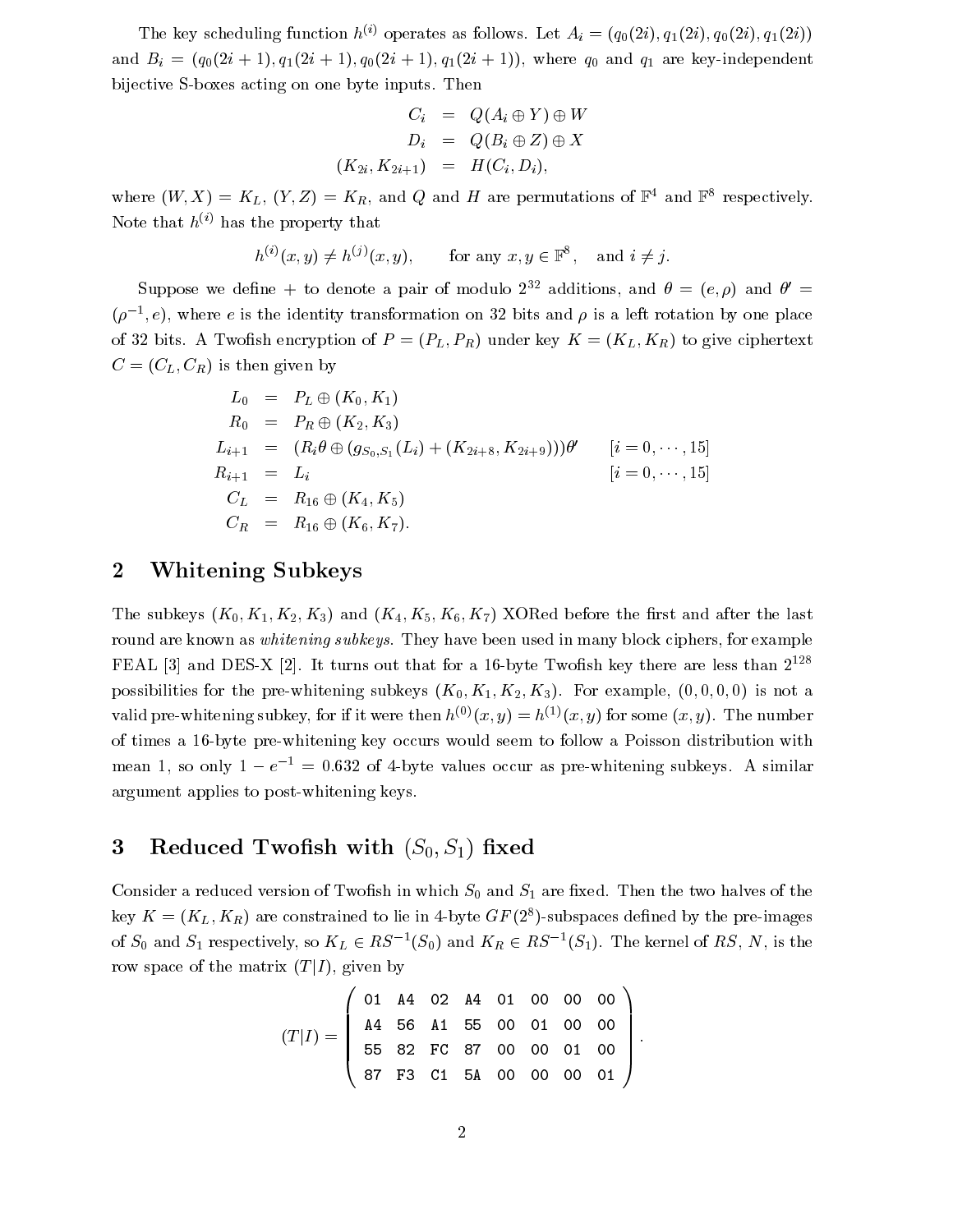$\Omega$  is in the internal society of  $\Omega$  in the kernel so  $\Omega$  in the kernel so  $\Omega$  $(Y, Z) \in N$ , then  $Y = Z \cdot I$ , so if  $N_L$  is in a coset of the kernel, say  $N_L = (Y, Z) \in N + (Y, Z)$ , then  $Y = Z \cdot I + Y + Z \cdot I$ . Thus if  $S_0$  and  $S_1$  are fixed, then  $K_L$  and  $K_R$  are uniquely de-ned by their values on four bytes Using these transformations we can de-ne an byte key  $K = (X, Z)$  and key scheduling functions

$$
H^{(i)}_{(S_0,S_1)}:\mathbb{F}^4\times\mathbb{F}^4\to\mathbb{F}^4\times\mathbb{F}^4 \qquad i=0,\cdots,19,
$$

given by, for any  $(W, \Lambda, I, Z) \in R$ .  $\delta$  ( $\delta$ 0,  $\delta$ 1),

$$
H^{(i)}(X,Z)=h^{(i)}((X\cdot T\oplus W^*\oplus X^*\cdot T,X),(Z\cdot T\oplus Y^*\oplus Z^*\cdot T,Z)).
$$

Reduced Two-sh is a Feistel cipher with a known -xed invertible round function

$$
g_{S_0,S_1}:\mathbb{F}^4\times\mathbb{F}^4\to\mathbb{F}^4\times\mathbb{F}^4,
$$

on 16-byte blocks under an 8-byte key.

where the consider the reduced Two-consider the reduced Two-consider the reduced Two-consider the reduced Two- $\tau$  and  $\tau$  are  $\tau$  and  $\tau$  and  $\tau$  and  $\tau$  are elements of the kernel of  $\tau$  and  $\tau$  and  $\tau$  and  $\tau$  and  $\tau$  and  $\tau$  and  $\tau$  and  $\tau$  and  $\tau$  and  $\tau$  and  $\tau$  and  $\tau$  and  $\tau$  and  $\tau$  and  $\tau$  and  $\tau$  a and  $Y = Z \cdot T$ .

We show now to find subkey contisions in reduced 1 wollsh. We wish to find  $((W, A), (Y, \Delta))$ such that

$$
C_i = Q(A_i \oplus Y') \oplus W'
$$
  
\n
$$
D_i = Q(B_i \oplus Z') \oplus X'.
$$

Using the kernel condition  $W = X \cdot T$  etc, we have

$$
X \cdot T \oplus X' \cdot T = Q(A_i \oplus Z \cdot T) \oplus Q(A_i \oplus Z' \cdot T)
$$
  

$$
X \oplus X' = Q(B_i \oplus Z) \oplus Q(B_i \oplus Z').
$$

On applying  $T$  to the second equation we obtain

$$
(X \oplus X') \cdot T = Q(A_i \oplus Z \cdot T) \oplus Q(A_i \oplus Z' \cdot T)
$$
  

$$
(X \oplus X') \cdot T = Q(B_i \oplus Z) \cdot T \oplus Q(B_i \oplus Z') \cdot T.
$$

Adding these two equations and re-arranging gives

$$
Q(A_i \oplus Z \cdot T) \oplus Q(B_i \oplus Z) \cdot T = Q(A_i \oplus Z' \cdot T) \oplus Q(B_i \oplus Z') \cdot T.
$$

Thus searching for subkey confisions is equivalent to finding confisions of the function  $R_i: \mathbb{F} \rightarrow$  $\mathbb{F}^4$  defined by ned by the contract of the contract of the contract of the contract of the contract of the contract of the con

$$
R_i(Z) = Q(A_i \oplus Z \cdot T) \oplus Q(B_i \oplus Z) \cdot T.
$$

I fils function behaves like a random function on  $\mathbb{F}^*$ , so we would expect to find a collision after about  $2^{+}$  evaluations of  $R$ . For example, the pair of 8-pyte reduced Twonsh keys, with  $\mathcal{S} = \{ \mathcal{S} \mid \mathcal{S} \mid \mathcal{S} \}$ 

$$
(X, Z) = (00000000, 000006F5)
$$
  

$$
(X', Z') = (0015FBSC, 000311C3)
$$